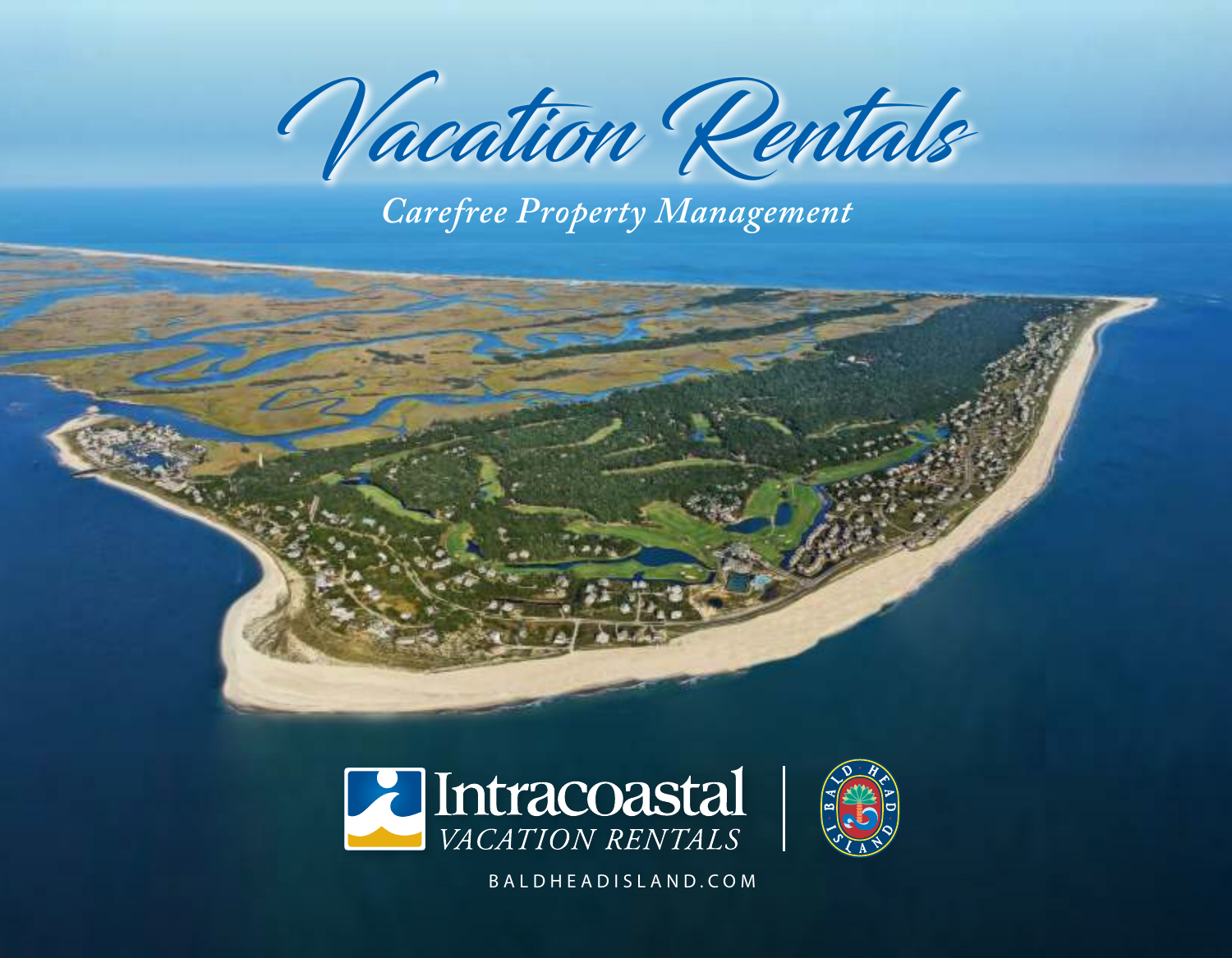

## DELIVERING WORLD-CLASS SERVICE



For over 40 years, the property management team at Intracoastal Vacation Rentals has been providing our guests with beach vacation memories that are cherished for a lifetime. We are locally owned and operated, and we pride ourselves on delivering world-class services to our owners and guests.

Our team of experts is dedicated to helping you maximize your return on your property investment. In a business where experience matters, our 40+ years of property management expertise will help you maximize your income. Sit back, relax, and hand the keys over to the trusted experts in vacation rental property management.

 $\mathcal{L}(\mathcal{S})$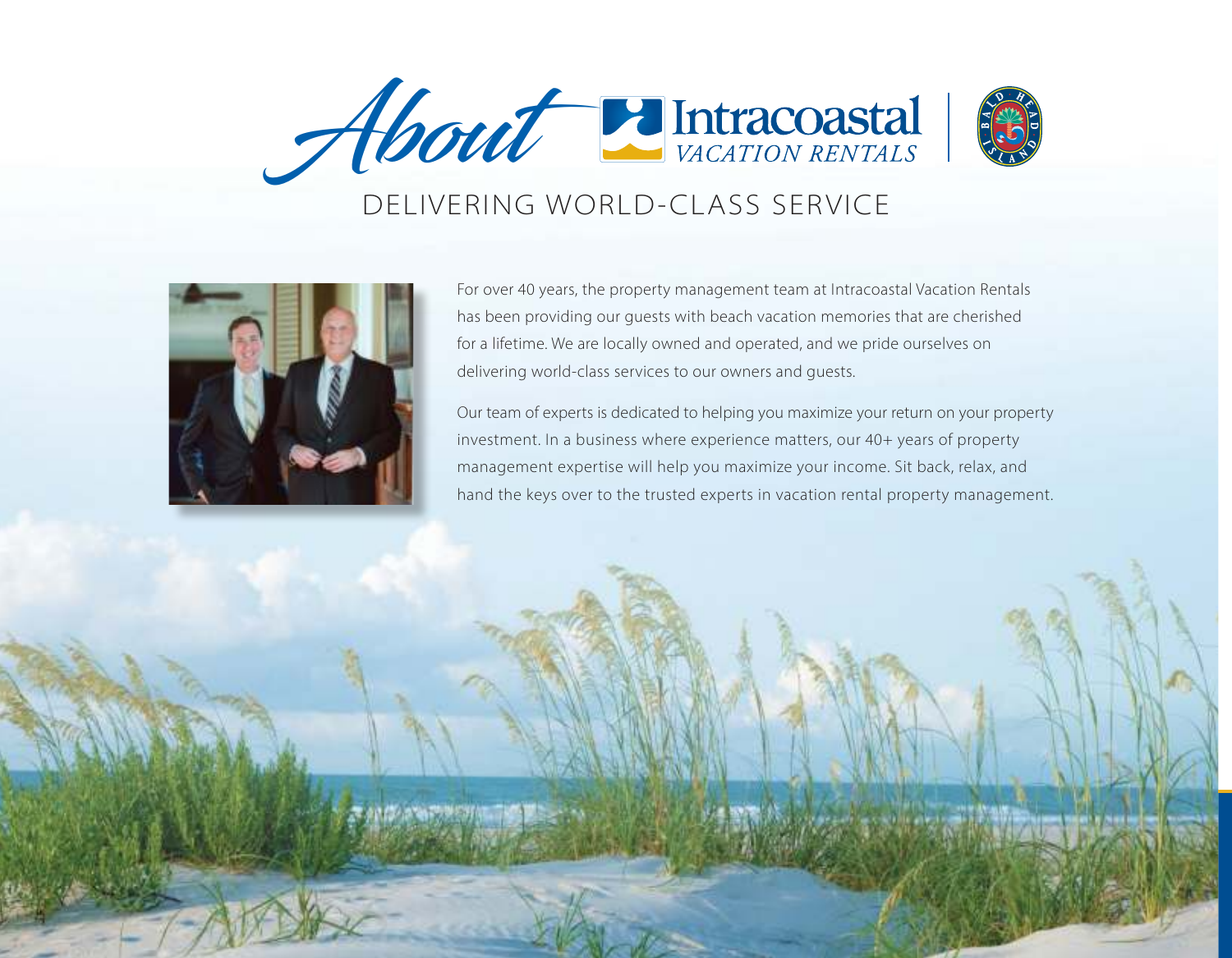Exceptional Service AREA LEADER FOR OVER 40 YEARS

Our property management team prides itself on providing exceptional service, including:

- Property Care
- Maintenance
- Marketing and Technology
- Housekeeping
- Guest services, 24 Hour/365
- 24/7 Reservations
- Accounting to Include Tax Return Information

Intracoastal Vacation Rentals' professional property managers are dedicated to ensure that you realize the maximum value from your rental home investment.

Our clients have witnessed the results of our commitment to exceptional marketing, world-class client service, and continuous follow-up and communication - even after the property is rented.





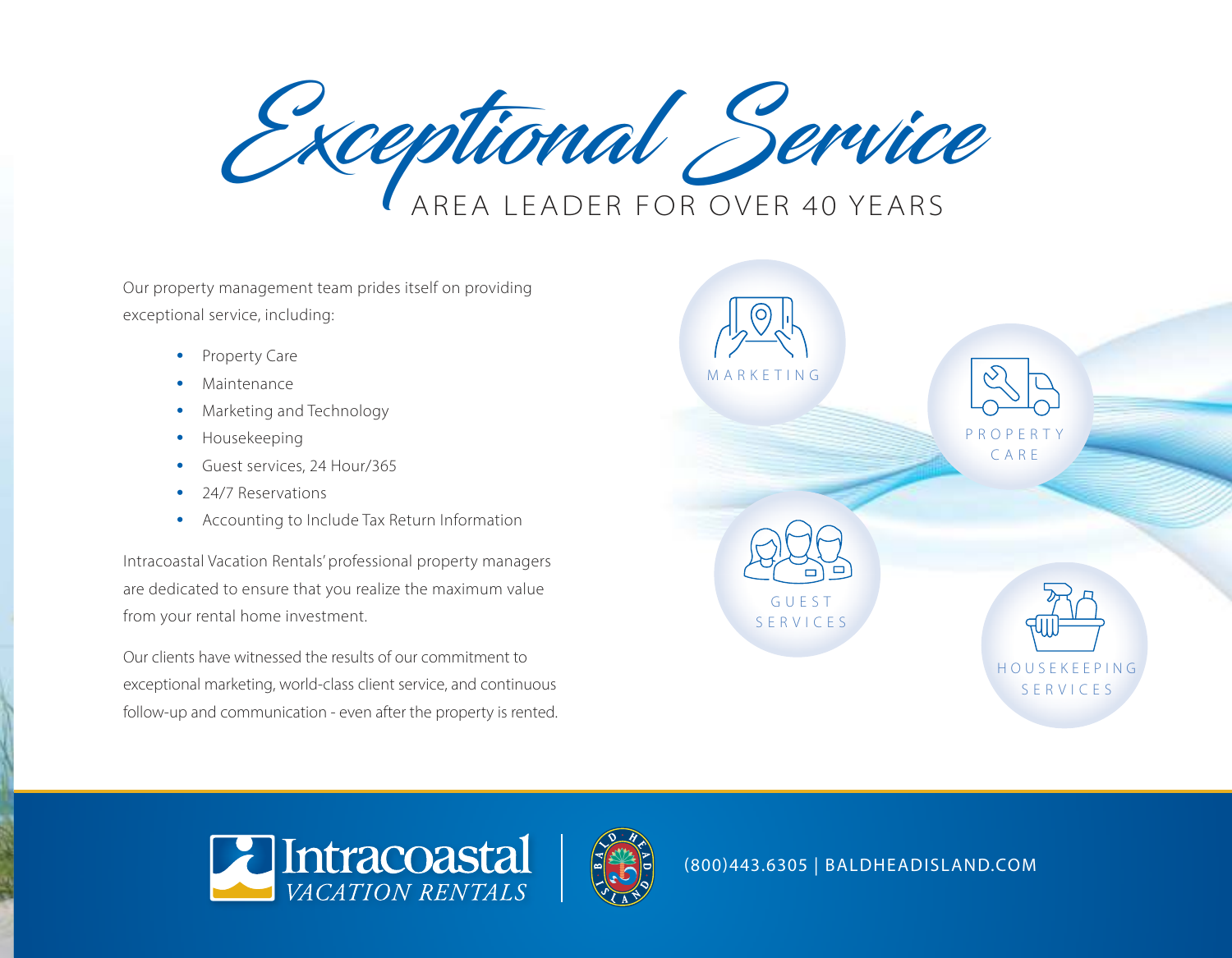



Intracoastal Vacation Rentals uses a proven dynamic pricing solution that utilizes real-time market data to ensure our price recommendations maximize revenue and occupancy for our property owners.

Your property will be updated daily based on changes in supply and demand in the market, day of week, seasonality, and local events. Several months into the future, demand is changing; so should your prices.

This dynamic pricing solution brings the same sophistication utilized by the largest hotels and airlines in the world. This saves guesswork, and also over-pricing or under-pricing both of which can negatively impact revenue.



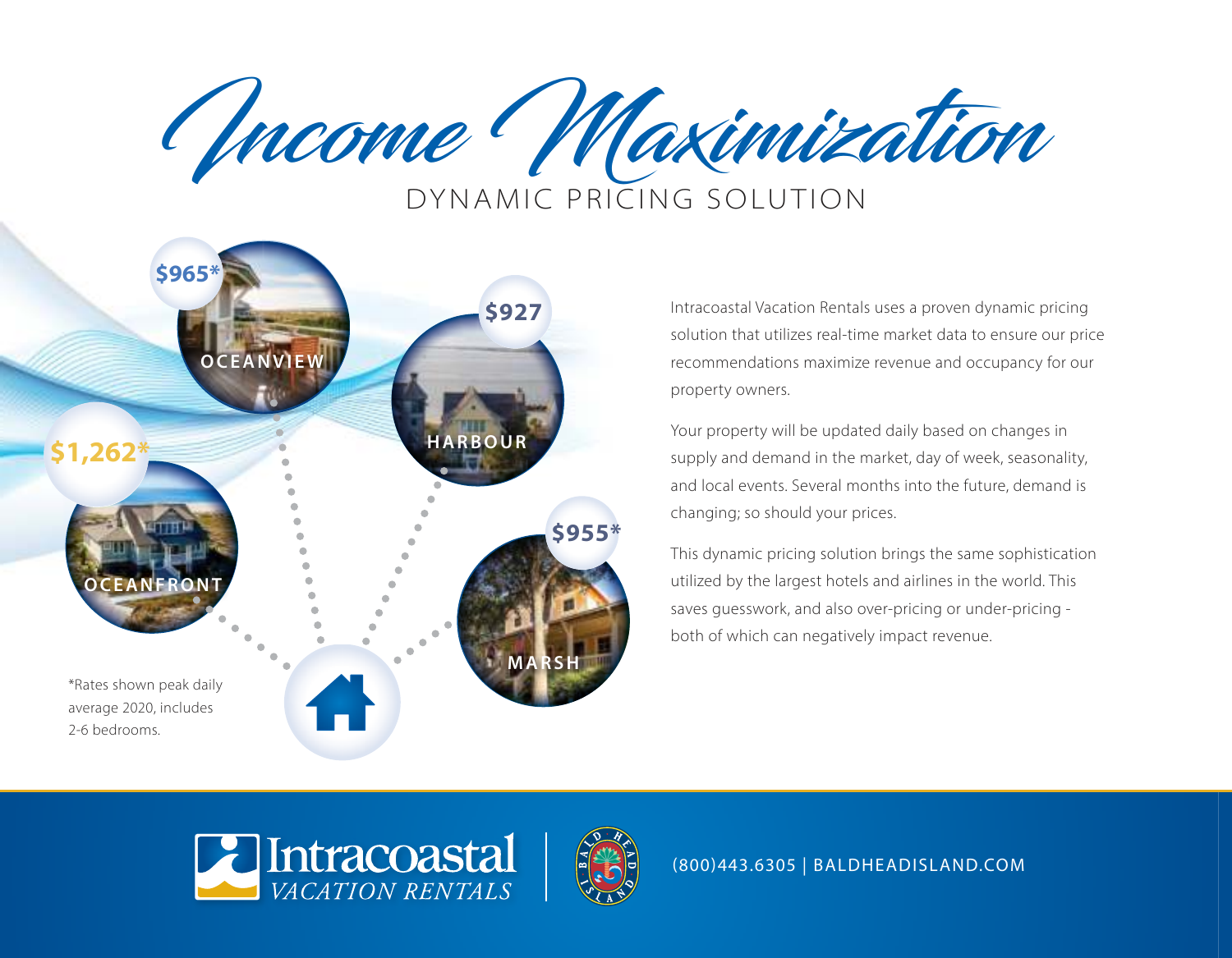

Marketing efforts are focused on renting your property year-round. Our goal is to book reservations during the vacation season with high-value weekly rentals, and in the off-season with monthly guests.

Properties in our rental program are marketed extensively online via targeted social media ads, digital displays on high-traffic websites, search engine pay-per-click and organic campaigns, and partner sites such as HomeAway and VRBO. Our mobile-friendly website is designed to work flawlessly with all electronic devices.

Our vacation rentals app for smartphones and tablets ensures our guests get the most out of their vacation, making sure they come back year after year.











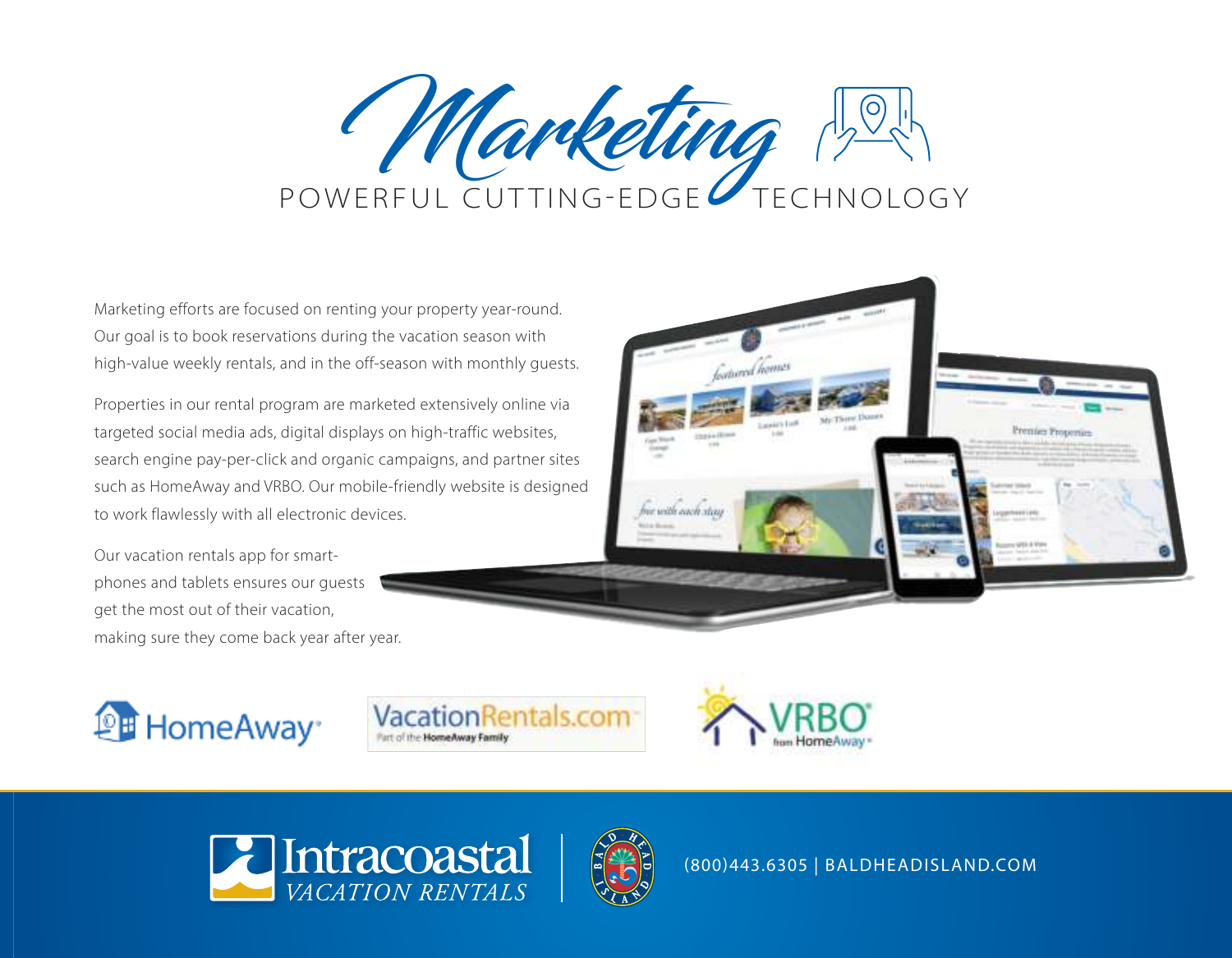



Our owners have access to our maintenance plan that provides free services and discounted rates. Our maintenance techs will come out and inspect any problem, and we work with a vast array of vendors to solve larger problems. Our guests have access to an Emergency Call Center where they can reach an Intracoastal manager 24 hours a day, 7 days a week. An added service is our advanced weather protection and communication.

Over the16 years that the BHI Property Management has been managing the rental of our home on the marsh, the marketing team has successfully secured both high and shoulder season rentals. The owner relations representatives help us present a well maintained and welcoming property and ensure that guest requests and any maintenance emergencies are promptly handled. We especially appreciate our housekeeping team which accomplishes the impossible before new guests arrive on turnover days. -- Angelica



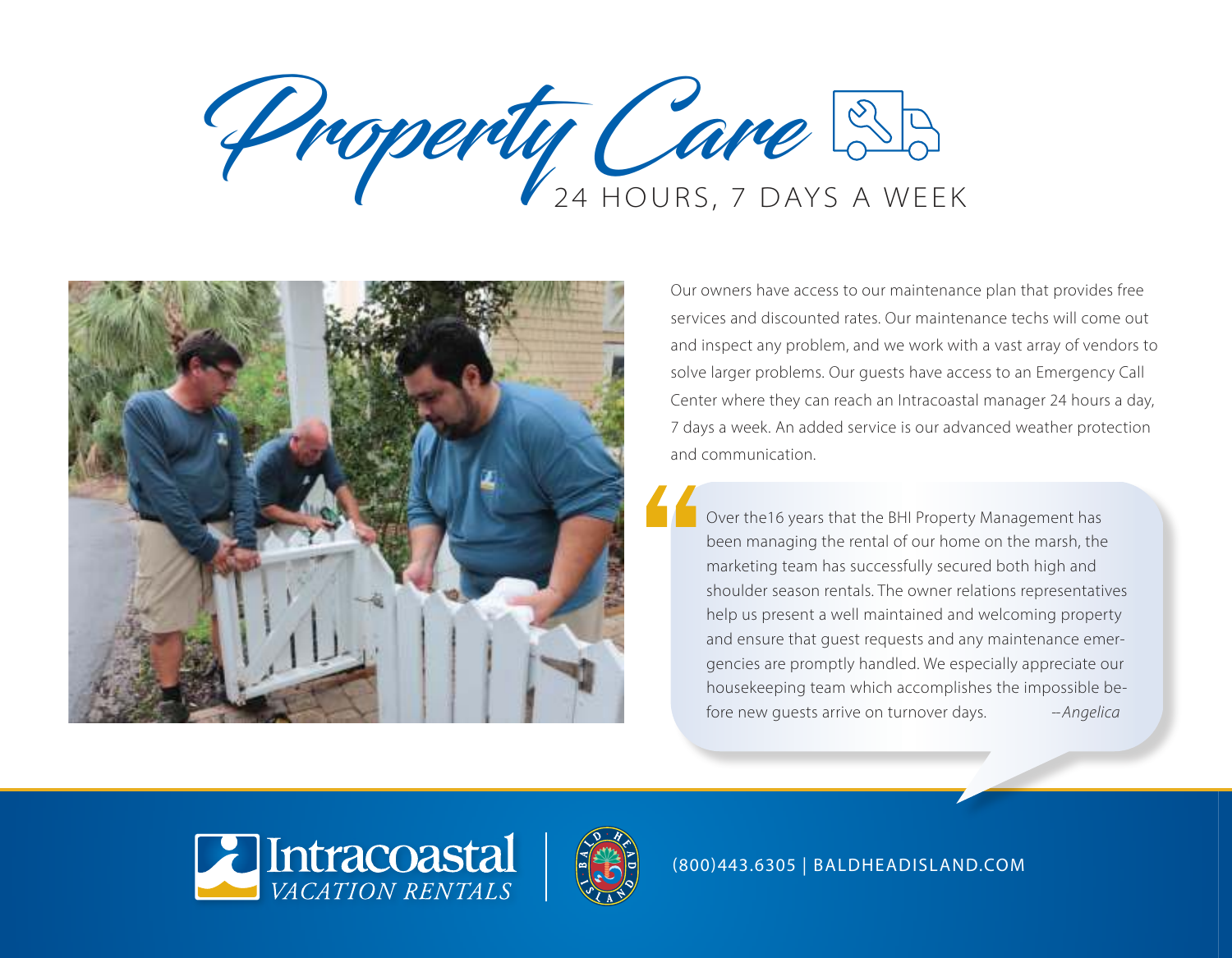

Our housekeeping team provides an excellent cleaning service to ensure our guests arrive at an immaculate home. We take care of all housekeeping needs, so you don't have to worry about anything. Our products are "green," and we follow the suggested URMA guidelines for post depart cleans. Our on-island commercial laundry facility is fully equipped to maintain linen, towels, and toiletries. Each time you or your guests arrive, a fresh set-up is provided, just like a hotel. We even take care of supplying sheets and towels for your home annually, so there's no need to worry about replacing them yourself.







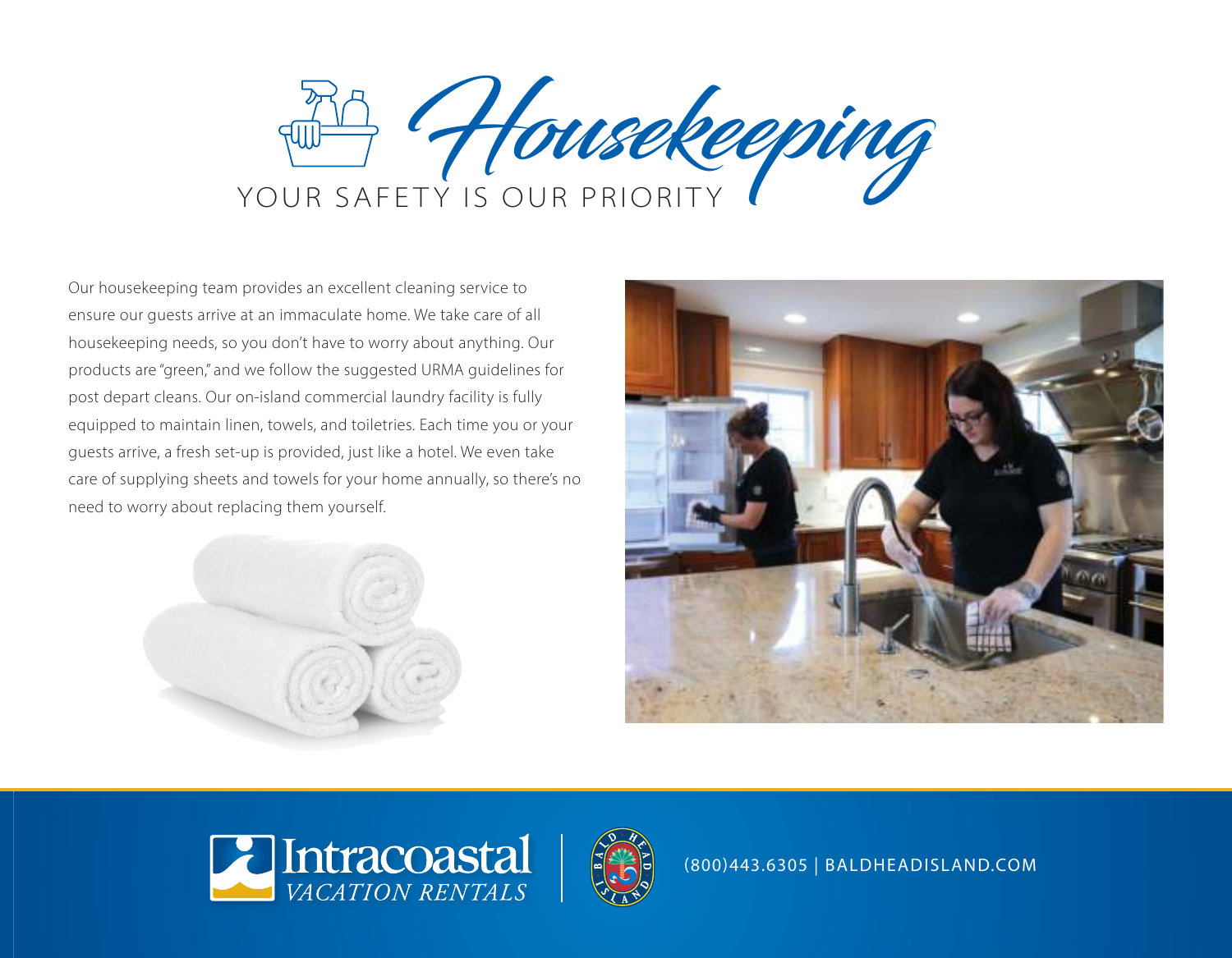



Intracoastal Vacation Rentals provides reservations coverage 24 hours a day, 7 days a week. Our reservations staff handles phone, email, and internet inquiries 24/7. At all other times, or when our lines are busy, our phones are covered by a call center whose reservationists are trained and knowledgeable about our area and properties.

Additionally, our user-friendly website is responsible for a significant portion of our bookings, as many vacationers now book online. Website users also have the ability to engage in a chat session online if they have any questions.





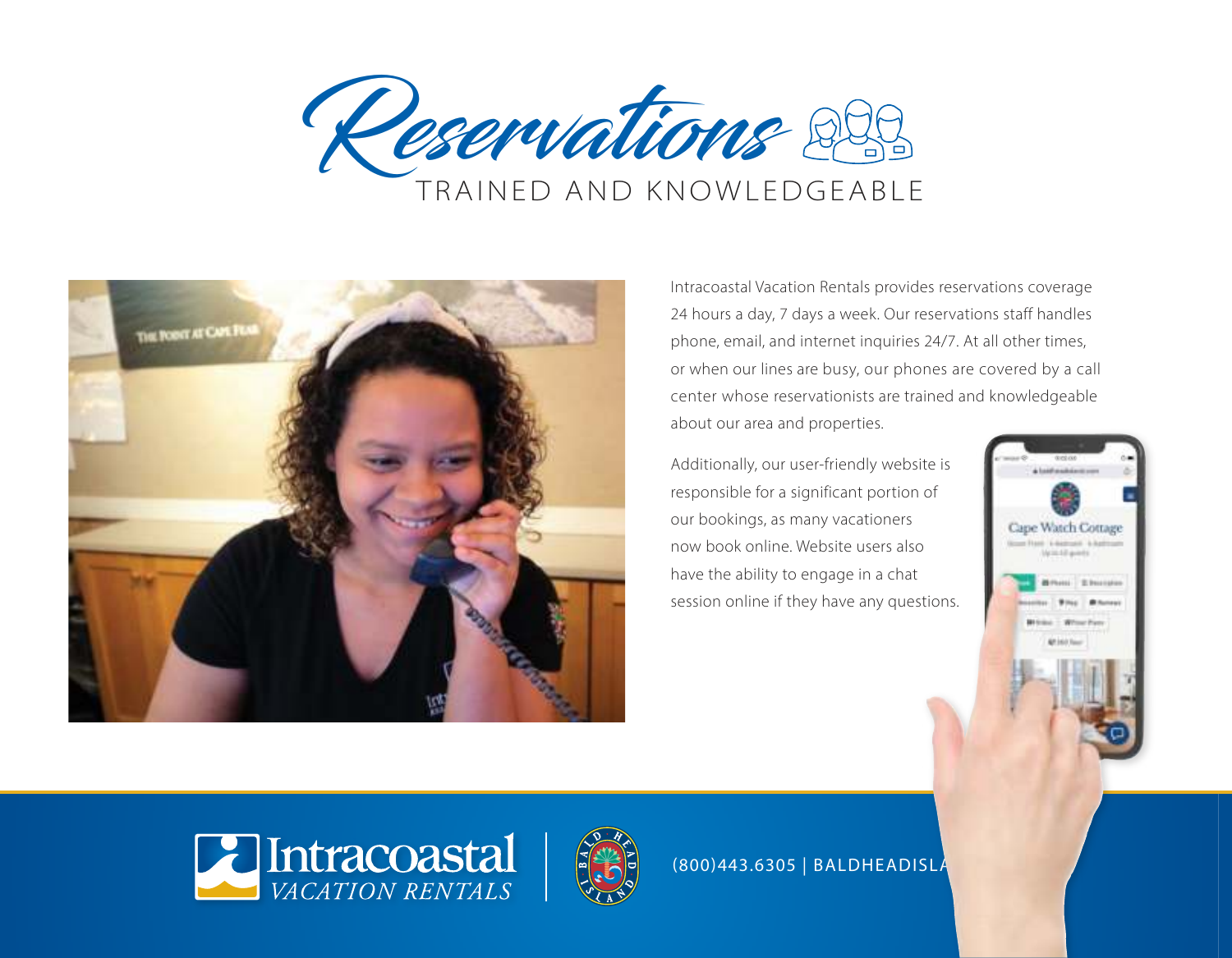

We have an on-island team dedicated to ensuring guests have an amazing stay. Our team strives to make every guest's arrival and departure carefree and easy. Our guests' needs will always be attended to with a personal touch.

Our family stayed at Blue Heron and was very happy there. The staff was great and very responsive and the house was a wonderful fit for us. Everything we could have possibly needed was already there! It was a long drive from Alabama, but BHI is a magical place. Thanks for the great customer service! -- BHI Guest





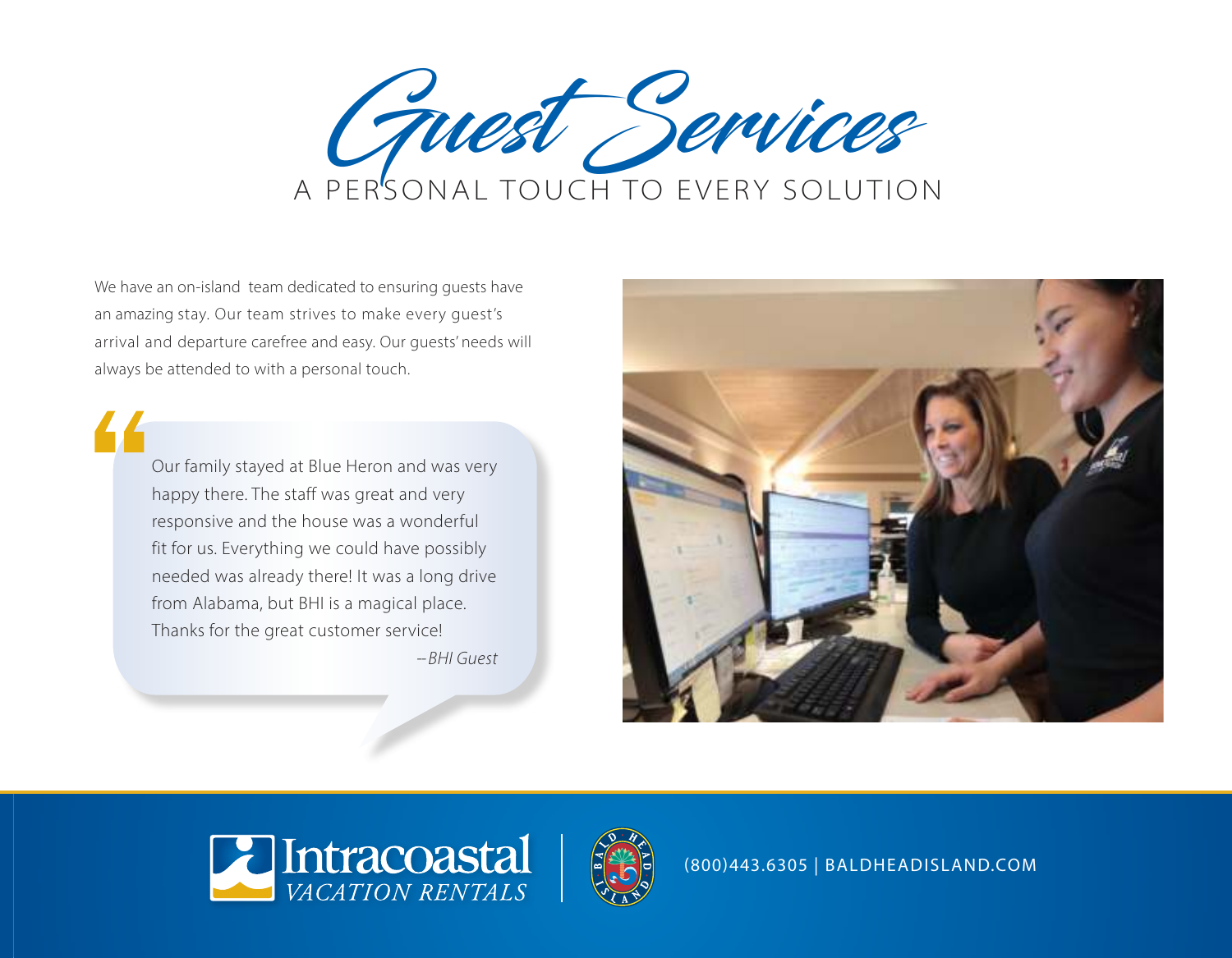Communication 223 24 HOURS, 7 DAYS A WEEK



At Intracoastal Vacation Rentals, we understand the importance of communication and keeping a watchful eye on your investment property. Our owners have access to an online portal, which gives them access to rental performance reports, accounting statements, tax preparation documents, reserve owner or guest-occupied stays.

We wanted to thank the team that takes care of our home. At Thanksgiving they brought us a a delicious pie and for Christmas they have surprised us with a wonderful gift to enjoy when we grill. We should be thanking them for they make us have peace about our home many miles away. They have a wonderful staff. They deserve a star!

- Property Owner



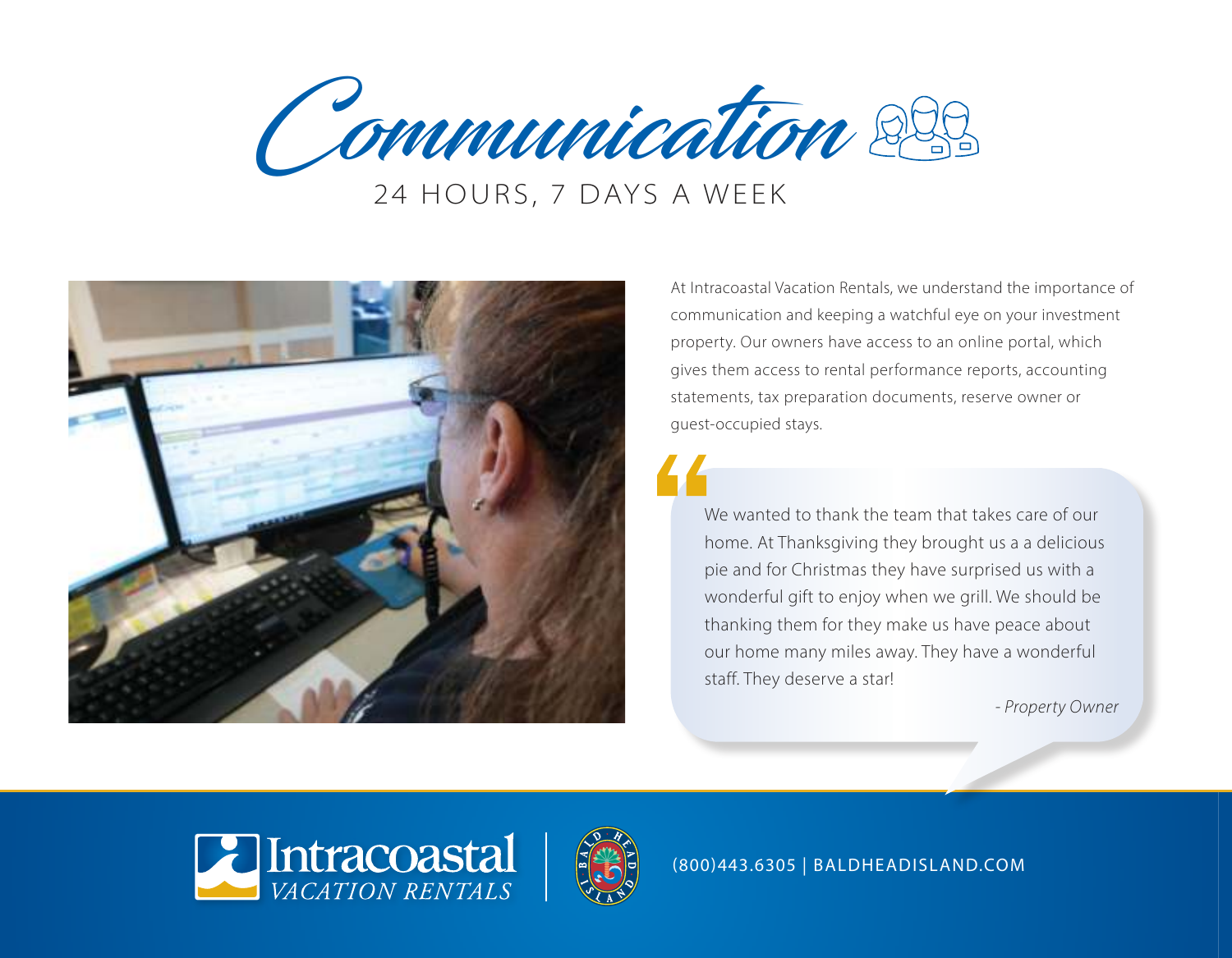



TRISHA HOWARTH Broker-In-Charge | 910.457.3723 thowarth@intracoastalrealty.com

Trisha, a native of eastern North Carolina, has worked on Bald Head Island for twenty-five years. Her real estate background includes property management, multi-channel marketing, team leadership, transitioning of assets, governmental affairs, devising and executing concepts, marketing programs, and business strategies. As a broker, she thrives on positive client relationships.



WENDY IRICK General Manager | 910.457.7393 wirick@intracoastalrealty.com

Wendy, a native of South Carolina, has worked on Bald Head Island for nineteen years. Wendy has over twenty-five years of hospitality experience to include vacation rentals, project management and coordination, staff development and leadership, international staff procurement and management, and all areas of home maintenance.



AMY WARREN Property Manager | 910.269.2786 awarren@intracoastalrealty.com

Amy, a native of Florida has lived in Brunswick County for thirty-eight years. Her career on Bald Head Island began sixteen years ago as a reservationist. Over the span of her time on the island she has serviced in various front-line customer service roles and most recently as Property Manager. Amy thrives on teamwork and supporting each owner to obtain the goals they have for the care of their home.